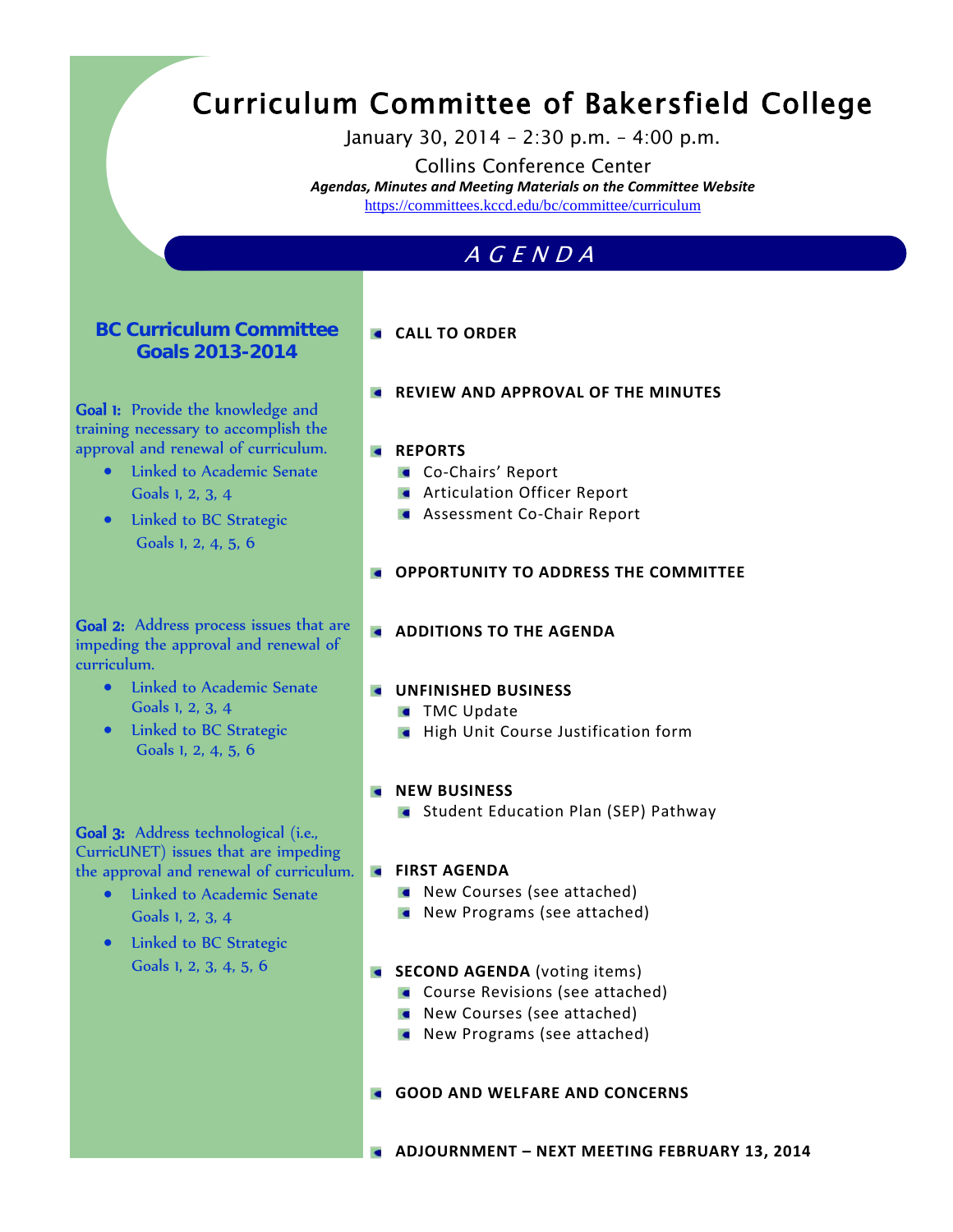## **Curriculum Review Teams**

**Team A:** Brent Damron and Lindsay "Plant Professor" Ono

- **Team B:** Mike Harvath and Creighton Magers
- **Team C:** Mark Staller and Arnie Andrasian
- **Team D: Beth Rodacker and Paula Parks**
- **Team E:** Leslie Reiman and Kathy Hairfield
- **Team F:** Liz Rozell and Sean Caras
- **Team G:** Mike "Mad Dog" Daniel and Cari Meyer
- **Team H:** Emily Maddigan and Carl Dean
- **Team I:** Brenda Nyagwachi and Tim Capehart
- **Team J:** Sue Granger-Dickson and Kimberly Van Horne
- **Team K:** Dawn Dobie and Jennifer Johnson
- **Team L:** Qiu Jimenez and Nick Strobel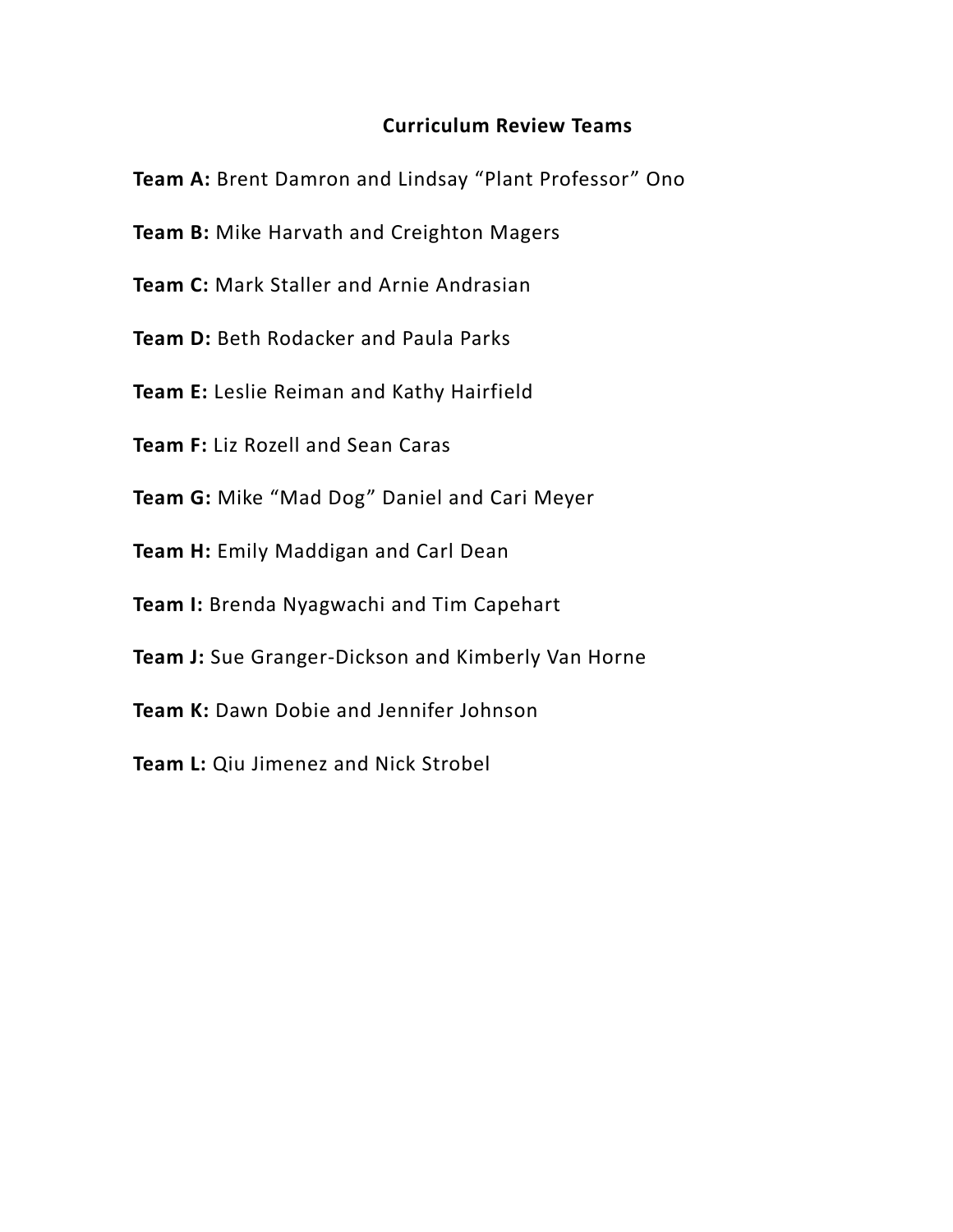## **First Agenda - Courses to be Reviewed**

- ENGL B41aIntroduction to Creative Writing (R)
- ENSL B31 Advanced Reading and Literature (NC)
- ENSL B80 Preparation for Academic Writing (NC)

## **Second Agenda – Voting Items – Board of Trustees (March 6, 2014)**

## **Course Revisions**

- ENGL B60 Basic Writing Skills (R)
- FIRE B26e S-215 Fire Operations in the Wildland/Urban Interface (R)
- FIRE B26k S-244 Field Observer (R)
- FIRE B26m Display Processor (R)
- FIRE B27b 1-300 Incident Command System (R)
- FIRE B28b L-280 Followership to Leadership (R)
- FIRE B29 S-212 Wildland Fire Chain Saws (R)
- FIRE B30 RT130 Wildland Skill Refresher (NC)
- FIRE B50a Fire Command 2A-Command Tactics at Major Fires (R)
- FIRE B50c Fire Command 2C-High Rise Fire (R)
- FIRE B50d Fire Management 2D, Management of Large Scale Disasters (R)
- FIRE B50g Fire Management 2B, Fire Service Financial Mgt. (R)
- FIRE B50j Fire Management 2E-Ethics and the Challenge of Leadership (R)
- FIRE B51f Fire Investigation 1A (R)
- FIRE B51g Training Instructor 1-A (R)
- FIRE B51h Training Instructor 1B (R)
- FIRE B51m Fire Apparatus Driver/Operator 1-B (NC)
- FIRE B60 Driver/Operator Certification (R)
- FIRE B70a Hazardous Materials for First Responders (R)
- FIRE B70b First Responder Operational -Decontamination (R)
- FIRE B70d Hazardous Materials Tech/Spec 1A: Basic Chemistry (R)
- FIRE B70f Hazardous Materials Tech/Spec 1C: Incident Considerations (R)
- FIRE B71a Seasonal Firefighter Basic Training (R)
- FIRE B72a Recue Systems 1 (R)
- FIRE B72d Swift Water Rescue (R)
- VNRS B83 Critical Thinking and Leadership for the Vocational Nurse (NC)
- VNRS B84 Maternal Child Pharmacology (NC)
- VNRS B88 Maternal Child Nursing (NC)
- VNRS B88L Maternal Child Nursing Lab (NC)
- VNRS B89 Advanced Medical Surgical Nursing (NC)
- VNRS B89L Advanced Medical Surgical Nursing Lab (NC)

## **New Programs**

- Associate in Science in Administration of Justice for Transfer
- Associate in Science in Mathematics for Transfer